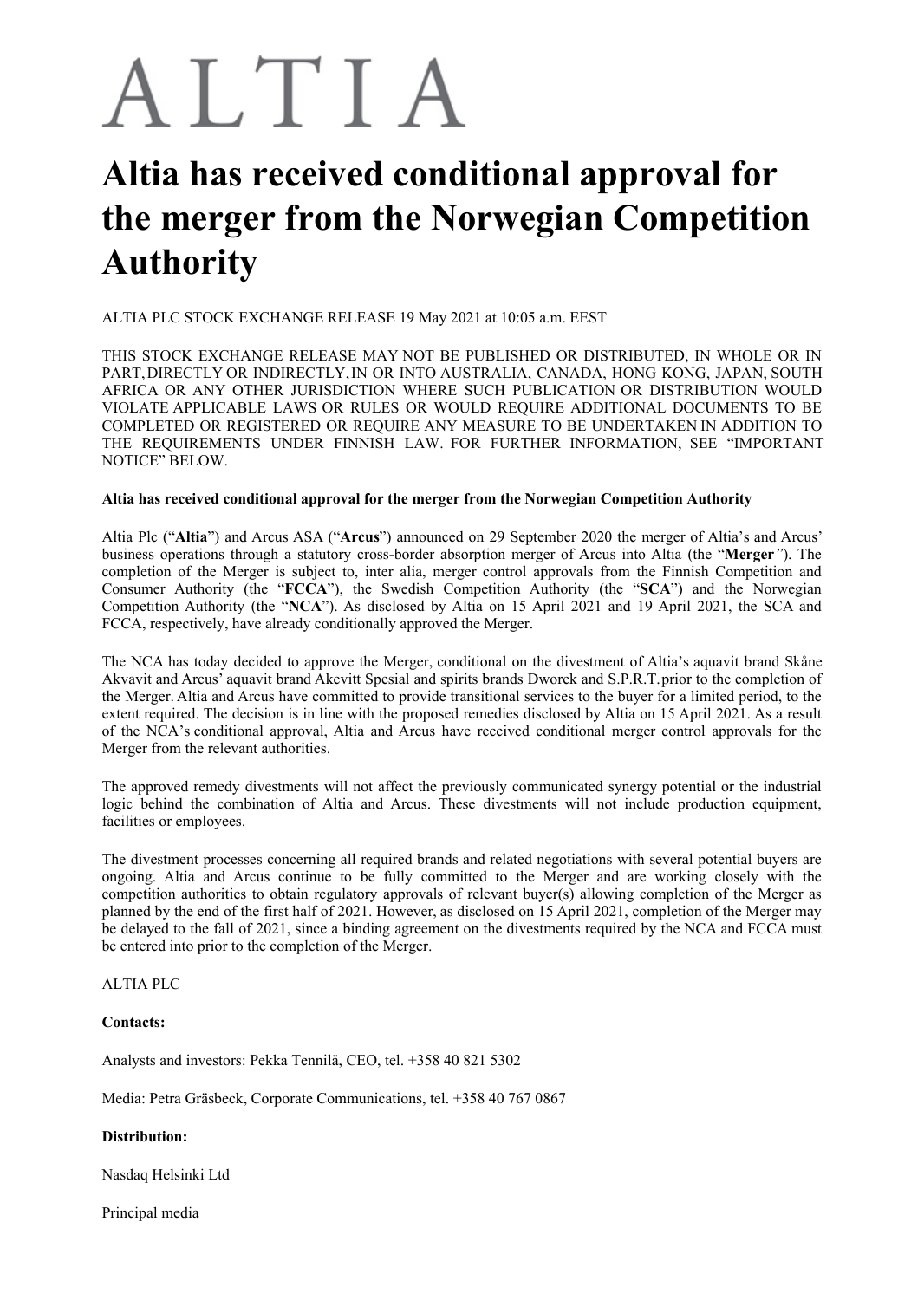#### **Information on Altia and Arcus in brief**

Altia is a leading Nordic alcoholic beverage brand company operating in the wine and spirits markets in the Nordic and Baltic countries. Altia wants to support a development of a modern, responsible Nordic drinking culture. Altia's key exports brands are Koskenkorva, O.P.Anderson and Larsen. Other iconic Nordic brands are Chill Out, Blossa, Xanté, Jaloviina, Leijona, Explorer and Grönstedts.

Altia's current strategy is built on two core strengths: Altia is the Nordic distillery that masters the sustainable production of high-quality grain-based spirits, and provides the best route-to-market through distribution and channel execution for its brands and partners.

Arcus is a leading Nordic branded consumer goods company within wine and spirits. Arcus is the world's largest producer of aquavit, and holds strong market positions for wine and spirits across the Nordics. Vectura, a wholly owned company, supplies complete logistics solutions for the beverage industry in Norway. Arcus was spun off from the Norwegian state monopoly, Vinmonopolet, in 1996 and since then has grown from a local company to an international group with the Nordic region and Germany as its home market. The Group also exports a significant volume of spirits to other countries. Arcus is listed on Oslo Børs.

#### **Important notice**

The distribution of this release may be restricted by law and persons into whose possession any document or other information referred to herein comes should inform themselves about and observe any such restrictions. The information contained herein is not for publication or distribution, in whole or in part, directly or indirectly, in or into Australia, Canada, Hong Kong, Japan, South Africa or any other jurisdiction where such publication or distribution would violate applicable laws or rules or would require additional documents to be completed or registered or require any measure to be undertaken in addition to the requirements under Finnish law. Any failure to comply with these restrictions may constitute a violation of the securities laws of any such jurisdiction. This release is not directed to, and is not intended for distribution to or use by, any person or entity that is a citizen or resident or located in any locality, state, country or other jurisdiction where such distribution, publication, availability or use would be contrary to law or regulation or which would require any registration or licensing within such jurisdiction.

Altia is a Finnish company and Arcus is a Norwegian company. The transaction, including the information distributed in connection with the merger and the related shareholder votes, is subject to disclosure, timing and procedural requirements of a non-U.S. country, which are different from those of the United States.

It may be difficult for U.S. shareholders of Arcus to enforce their rights and any claim they may have arising under U.S. federal or state securities laws, since Altia and Arcus are not located in the United States, and all or some of their officers and directors are residents of non-U.S. jurisdictions. It may be difficult to compel a foreign company and its affiliates to subject themselves to a U.S. court's judgment. U.S. shareholders of Arcus may not be able to sue Altia or Arcus or their respective officers and directors in a non-U.S. court for violations of U.S. laws, including federal securities laws, or at the least it may prove to be difficult to evidence such claims. Further, it may be difficult to compel Altia or Arcus and their affiliates to subject themselves to the jurisdiction of a U.S. court. In addition, there is substantial doubt as to the enforceability in a foreign country in original actions, or in actions for the enforcement of judgments of U.S. courts, based on the civil liability provisions of the U.S. federal securities laws.

Arcus'shareholders should be aware that Altia is prohibited from purchasing Arcus'shares otherwise than under the Merger, such as in open market or privately negotiated purchases, at any time during the pendency of the Merger under the Merger Plan.

This release does not constitute a notice to an EGM or a merger prospectus and as such, does not constitute or form part of and should not be construed as, an offer to sell, or the solicitation or invitation of any offer to buy, acquire or subscribe for, any securities or an inducement to enter into investment activity. Any decision with respect to the proposed merger of Arcus into Altia should be made solely on the basis of information to be contained in the actual notices to the EGM of Arcus and Altia, as applicable, and the merger prospectus related to the merger as well as on an independent analysis of the information contained therein. You should consult the merger prospectus for more complete information about Altia, Arcus, their respective subsidiaries, their respective securities and the merger. No part of this release, nor the fact of its distribution, should form the basis of, or be relied on in connection with, any contract or commitment or investment decision whatsoever. The information contained in this release has not been independently verified. No representation, warranty or undertaking, expressed or implied, is made as to, and no reliance should be placed on, the fairness, accuracy, completeness or correctness of the information or the opinions contained herein. Neither Altia nor Arcus, nor any of their respective affiliates, advisors or representatives or any other person, shall have any liability whatsoever (in negligence or otherwise) for any loss however arising from any use of this release or its contents or otherwise arising in connection with this release. Each person must rely on their own examination and analysis of Altia, Arcus, their respective securities and the merger, including the merits and